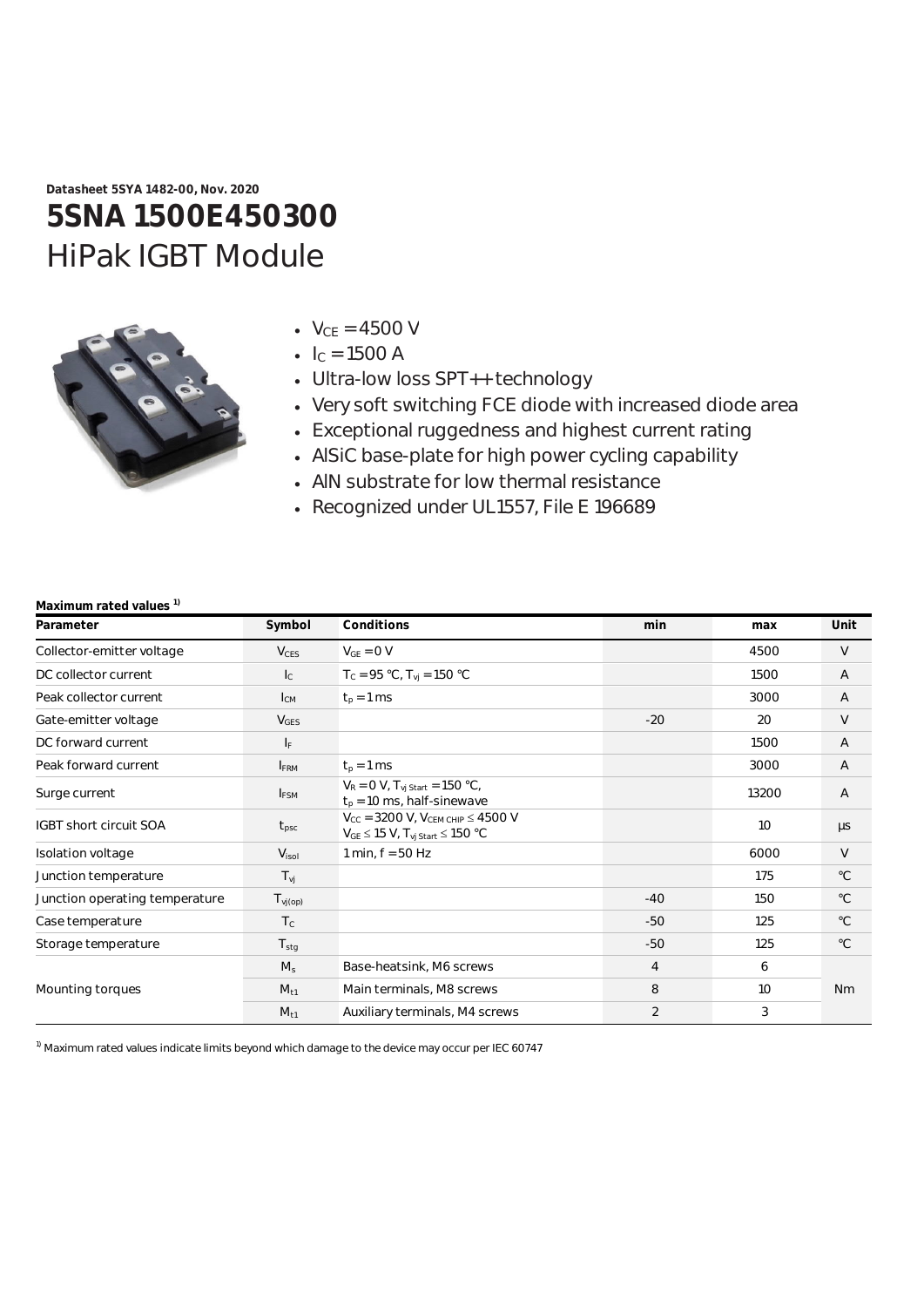**IGBT characteristic values 2)**

| Parameter                                             | Symbol             | Conditions                                                                                                                                       |                                        | min    | typ   | max          | Unit   |
|-------------------------------------------------------|--------------------|--------------------------------------------------------------------------------------------------------------------------------------------------|----------------------------------------|--------|-------|--------------|--------|
| Collector (-emitter) breakdown<br>voltage             | $V_{(BR)CES}$      | $V_{GE} = 0 V$ , $I_C = 10 mA$ , $T_{vj} \ge -40 °C$                                                                                             |                                        | 4500   |       |              | V      |
|                                                       |                    |                                                                                                                                                  | $T_{\rm vj} = 25$ °C                   |        | 2.7   |              | V      |
| Collector-emitter <sup>3)</sup><br>saturation voltage | $V_{CE\, sat}$     | $I_c = 1500$ A, $V_{GE} = 15$ V                                                                                                                  | $T_{vi}$ = 125 °C                      |        | 3.55  |              | $\vee$ |
|                                                       |                    |                                                                                                                                                  | $T_{\rm vj} = 150 \, \degree C$        |        | 3.80  |              | V      |
|                                                       |                    | $V_{CF}$ = 4500 V, $V_{GF}$ = 0 V                                                                                                                | $T_{\rm vj} = 25$ °C                   |        |       | $\mathbf{1}$ | mA     |
| Collector cut-off current                             | $I_{CES}$          |                                                                                                                                                  | $T_{vi}$ = 125 °C                      |        | 20    |              | mA     |
|                                                       |                    |                                                                                                                                                  | $T_{\rm vj} = 150 \text{ °C}$          |        | 105   |              | mA     |
| Gate leakage current                                  | $I_{GES}$          | $V_{CE} = 0 V$ , $V_{GE} = \pm 20 V$ , $T_{vj} = 150 °C$                                                                                         |                                        | $-500$ |       | 500          | nA     |
| Gate-emitter threshold voltage                        | $V_{GE(TO)}$       | $I_C = 240$ mA, $V_{CE} = V_{GE}$ , $T_{vi} = 25$ °C                                                                                             |                                        | 4.5    |       | 6.5          | V      |
| Gate charge                                           | $Q_{qe}$           | $I_C = 1500$ A, $V_{CE} = 2800$ V, $V_{GE} = -15$ V  +15 V                                                                                       |                                        |        | 10.85 |              | μC     |
| Input capacitance                                     | $C_{\mathsf{ies}}$ |                                                                                                                                                  |                                        |        | 305   |              | nF     |
| Internal gate resistance                              | $R_{\text{Gint}}$  |                                                                                                                                                  |                                        |        | 0.74  |              | Ω      |
|                                                       |                    |                                                                                                                                                  | $T_{\rm vj} = 25 \text{ °C}$           |        | 510   |              | ns     |
| Turn-on delay time                                    | $t_{d(on)}$        | $V_{CC}$ = 2800 V, I <sub>C</sub> = 1500 A,                                                                                                      | $T_{vj} = 125 °C$                      |        | 510   |              | ns     |
|                                                       |                    | $R_G = 1.5 \Omega$ , $C_{GE} = 220 \text{ nF}$ ,                                                                                                 | $T_{vi} = 150 °C$                      |        | 510   |              | ns     |
| Rise time                                             | $t_{r}$            | $V_{GE} = \pm 15 V$ ,<br>$T_{vi}$ = 25 °C                                                                                                        |                                        |        | 200   |              | ns     |
|                                                       |                    | $L_{\sigma}$ = 150 nH, inductive load                                                                                                            | $T_{\rm vj} = 125$ °C                  |        | 220   |              | ns     |
|                                                       |                    |                                                                                                                                                  | $T_{\rm vj} = 150 \, \degree C$        |        | 230   |              | ns     |
|                                                       |                    |                                                                                                                                                  | $T_{\rm vj} = 25$ °C                   |        | 3260  |              | ns     |
| Turn-off delay time                                   | $t_{d(off)}$       | $T_{vi}$ = 125 °C<br>$V_{\text{CC}}$ = 2800 V, I <sub>C</sub> = 1500 A,<br>$T_{vi}$ = 150 °C<br>$R_G = 6.8 \Omega$ , $C_{GE} = 220 \text{ nF}$ , |                                        |        | 3550  |              | ns     |
|                                                       |                    |                                                                                                                                                  |                                        |        | 3650  |              | ns     |
|                                                       | $t_f$              | $V_{GE} = \pm 15 V,$                                                                                                                             | $T_{\rm vj} = 25 \text{ °C}$           |        | 560   |              | ns     |
| Fall time                                             |                    | $L_{\sigma}$ = 150 nH, inductive load<br>$T_{vi}$ = 125 °C<br>$T_{\rm vj} = 150 \, \degree C$                                                    |                                        |        | 590   |              | ns     |
|                                                       |                    |                                                                                                                                                  |                                        |        | 650   |              | ns     |
|                                                       |                    | $V_{CC}$ = 2800 V, $I_C$ = 1500 A,                                                                                                               | $T_{vi}$ = 25 °C                       |        | 4000  |              | mJ     |
| Turn-on switching energy                              | $E_{on}$           | $R_G = 1.5 \Omega$ , $C_{GE} = 220 \text{ nF}$ ,<br>$V_{GF} = \pm 15 V$ ,                                                                        | $T_{\rm vj} = 125$ °C                  |        | 5330  |              | mJ     |
|                                                       |                    | $L_{\sigma}$ = 150 nH, inductive load                                                                                                            | $T_{\rm vj} = 150 \, \degree C$        |        | 5860  |              | mJ     |
|                                                       | $E_{\text{off}}$   | $V_{CC}$ = 2800 V, I <sub>C</sub> = 1500 A,                                                                                                      | $T_{vi}$ = 25 °C                       |        | 4820  |              | mJ     |
| Turn-off switching energy                             |                    | $R_G = 6.8 \Omega$ , $C_{GE} = 220 \text{ nF}$ ,<br>$V_{GE} = \pm 15 V$ ,                                                                        | $T_{vi} = 125 °C$                      |        | 5620  |              | mJ     |
|                                                       |                    | $L_{\sigma}$ = 150 nH, inductive load                                                                                                            | $T_{vi}$ = 150 °C                      |        | 5900  |              | mJ     |
| Short circuit current                                 | $I_{SC}$           | $t_{\rm psc} \le 10 \,\mu s$ , $V_{\rm GE} = 15 \,\text{V}$ ,<br>$V_{CC} = 3200 V,$<br>$V_{CEM CHIP} \leq 4500 V$                                | $T_{\text{vi Start}} = 150 \text{ °C}$ |        | 7800  |              | Α      |

 $^{2)}$  Characteristic values according to IEC 60747 - 9

 $^{\rm 3)}$  Collector-emitter saturation voltage is given at chip level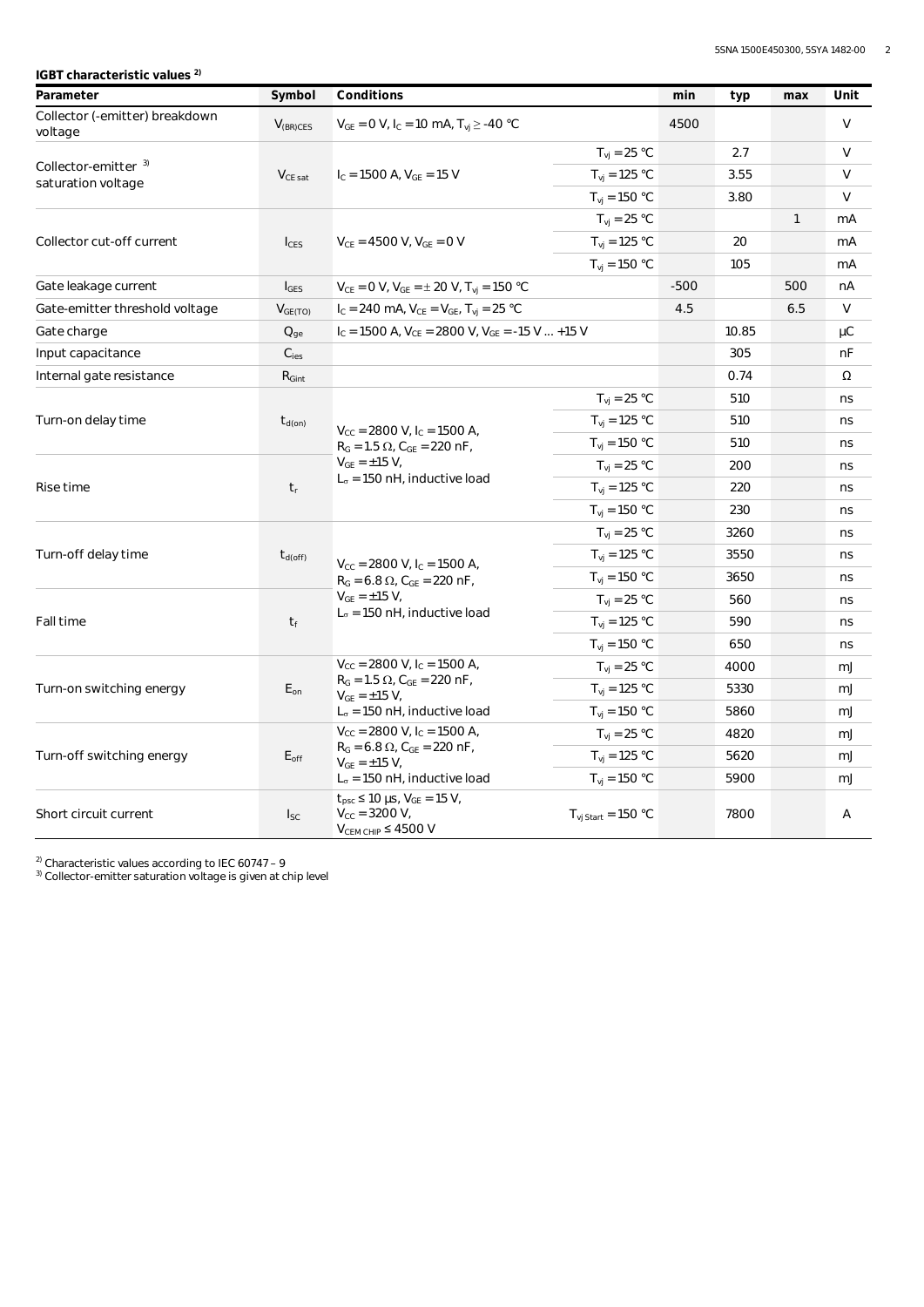#### **Diode characteristic values 4)**

| Parameter                     | Symbol    | Conditions                                                                                                                                               |                                 | min<br>typ | max | Unit           |
|-------------------------------|-----------|----------------------------------------------------------------------------------------------------------------------------------------------------------|---------------------------------|------------|-----|----------------|
|                               |           |                                                                                                                                                          | $T_{vi}$ = 25 °C                | 2.55       |     | V              |
| Forward voltage <sup>5)</sup> | $V_F$     | $I_F = 1500 A$                                                                                                                                           | $T_{\rm vj} = 125 \text{ °C}$   | 2.80       |     | V              |
|                               |           |                                                                                                                                                          | $T_{\rm vj} = 150 \, \degree C$ | 2.75       |     | V              |
|                               |           |                                                                                                                                                          | $T_{vi} = 25 °C$                | 1900       |     | Α              |
| Reverse recovery current      | $I_{rr}$  |                                                                                                                                                          | $T_{\rm{vj}}$ = 125 °C          | 2250       |     | $\overline{A}$ |
|                               |           |                                                                                                                                                          | $T_{\rm vj} = 150 \, \degree C$ | 2370       |     | Α              |
|                               | $Q_{rr}$  | $V_{CC}$ = 2800 V,<br>$I_F = 1500 A$ ,<br>$V_{GF} = \pm 15 V$ ,<br>$R_G = 1.5 \Omega$ ,<br>$C_{GF}$ = 220 nF,<br>$L_{\sigma}$ = 150 nH<br>inductive load | $T_{vi}$ = 25 °C                | 1570       |     | μC             |
| Recovered charge              |           |                                                                                                                                                          | $T_{\rm vj} = 125 \text{ °C}$   | 2480       |     | μC             |
|                               |           |                                                                                                                                                          | $T_{\rm vj} = 150 \, \degree C$ | 2880       |     | μC             |
|                               | $t_{rr}$  |                                                                                                                                                          | $T_{\rm vj} = 25 \text{ °C}$    | 1320       |     | ns             |
| Reverse recovery time         |           |                                                                                                                                                          | $T_{vi} = 125 °C$               | 1780       |     | ns             |
|                               |           |                                                                                                                                                          | $T_{\rm vj} = 150 \, \degree C$ | 1930       |     | ns             |
|                               | $E_{rec}$ |                                                                                                                                                          | $T_{vi} = 25 °C$                | 2730       |     | mJ             |
| Reverse recovery energy       |           |                                                                                                                                                          | $T_{\rm vj} = 125 \text{ °C}$   | 4500       |     | mJ             |
|                               |           |                                                                                                                                                          | $T_{\rm vj} = 150 \, \degree C$ | 5350       |     | mJ             |

**—** 4) Characteristic values according to IEC 60747 – 2

<sup>5)</sup> Forward voltage is given at chip level

## **Package properties 6)**

| Parameter                                                  | Symbol             | Conditions                                       | min  | typ   | max    | Unit      |
|------------------------------------------------------------|--------------------|--------------------------------------------------|------|-------|--------|-----------|
| <b>IGBT</b> thermal resistance<br>junction to case         | $R_{th(i-c)IGBT}$  |                                                  |      |       | 0.0098 | K/W       |
| Diode thermal resistance<br>junction to case               | $R_{th(i-c)DIODE}$ |                                                  |      |       | 0.016  | K/W       |
| IGBT thermal resistance $^{2)}$<br>case to heatsink        | $R_{th(c-s)IGBT}$  | IGBT per switch, $\lambda$ grease = 1W/m x K     |      | 0.008 |        | K/W       |
| Diode thermal resistance <sup>2)</sup><br>case to heatsink | $R_{th(c-s)DIODE}$ | Diode per switch, $\lambda$ grease = 1W/m x K    |      | 0.011 |        | K/W       |
| Partial discharge voltage                                  | $V_{\rm e}$        | $f = 50$ Hz, $Q_{PD}$ ≤ 10pC (acc. to IEC 61287) | 3500 |       |        | V         |
| Comparative tracking index                                 | <b>CTI</b>         |                                                  | 600  |       |        | V         |
| Module stray inductance                                    | $L_{\sigma CE}$    |                                                  |      | 18    |        | nH        |
|                                                            |                    | $T_c = 25 °C$                                    |      | 0.055 |        |           |
| Resistance, terminal-chip                                  | $R_{CC'+EE'}$      | $T_c = 125 °C$                                   |      | 0.075 |        | $m\Omega$ |
|                                                            |                    | $T_c = 150 °C$                                   |      | 0.080 |        |           |

## **Mechanical properties 6)**

| Parameter                 | Symbol | Conditions                                 |                | min  | typ  | max | Unit |
|---------------------------|--------|--------------------------------------------|----------------|------|------|-----|------|
| <b>Dimensions</b>         | LxWxH  | Typical                                    | 190 x 140 x 38 |      |      | mm  |      |
| Clearance distance in air | $d_a$  | According to IEC 60664-1<br>and EN 50124-1 | Term, to base: | 23   |      |     | mm   |
|                           |        |                                            | Term, to term: | 19   |      |     |      |
|                           | $d_s$  | According to IEC 60664-1                   | Term, to base: | 28.2 |      |     |      |
| Surface creepage distance |        | and EN 50124-1<br>Term, to term:           |                | 28.2 |      |     | mm   |
| Mass                      | m      |                                            |                |      | 1190 |     | g    |

 $6)$  Package and mechanical properties according to IEC 60747 – 15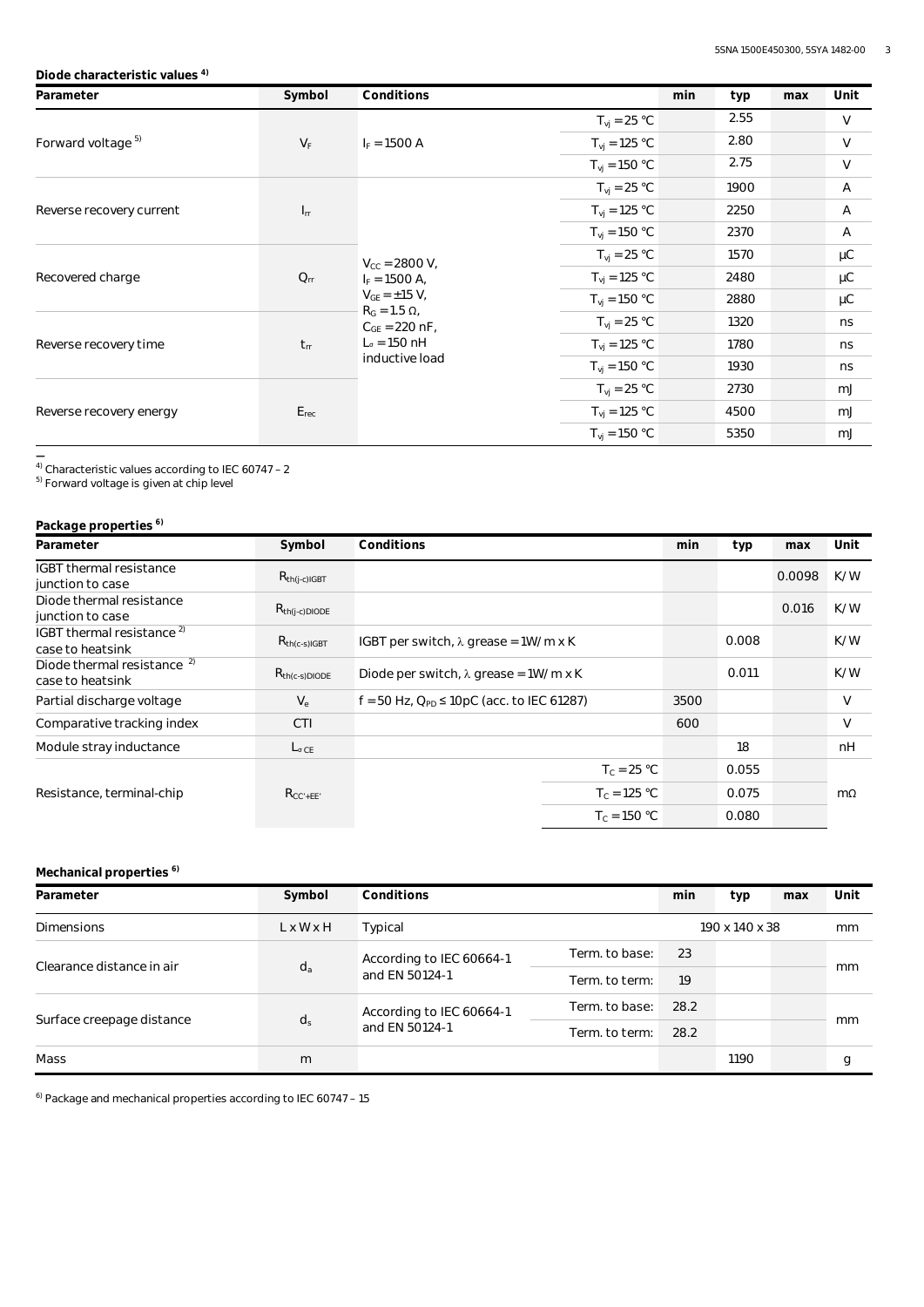**Electrical configuration**



**Outline drawing (mm)**





**Note**: This is an electrostatic sensitive device, please observe the international standard IEC 60747-1, chap. VIII. This product has been designed and qualified for Industrial Level.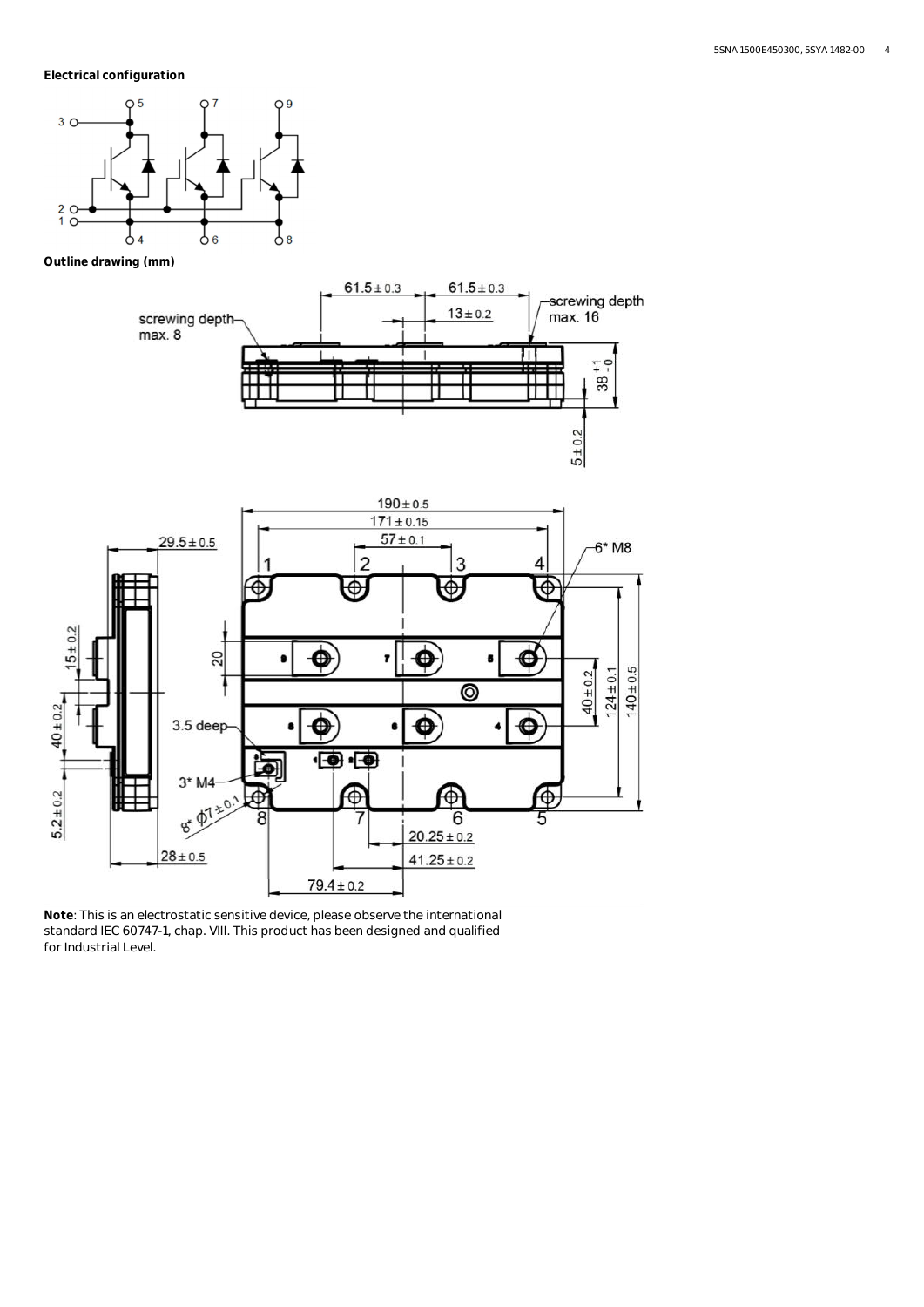Fig. 1 Typical on-state characteristics, chip level Fig. 2 Typical transfer characteristics, chip level



Fig. 3 Typical output characteristics, chip level, VGE = 15 V Fig. 4 Typical output characteristics, chip level, VGE = 15 V



Fig. 5 Typical switching energies per pulse vs. collector current Fig. 6 Typical switching energies per pulse vs. gate resistor







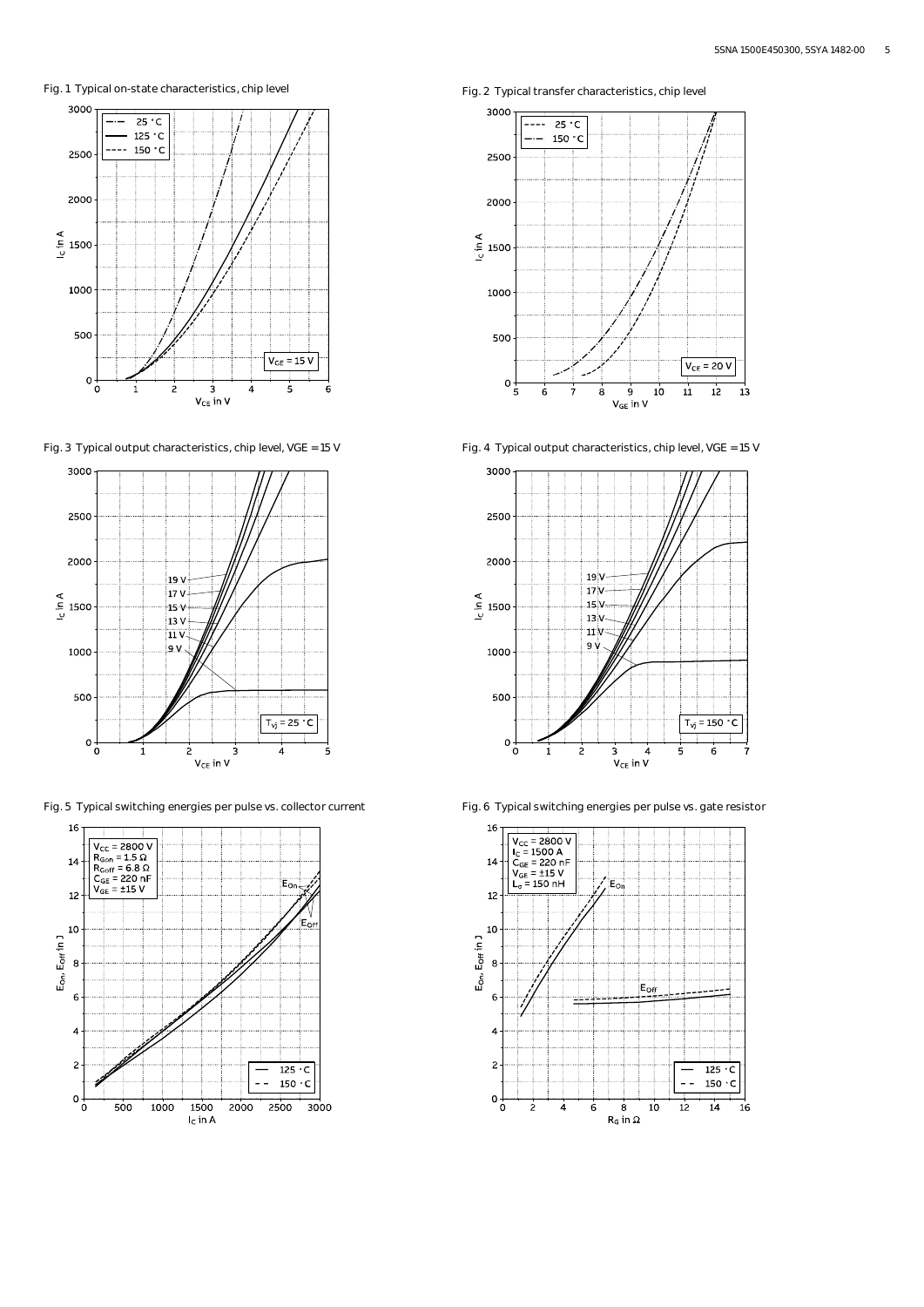Fig. 7 Typical switching times vs. collector current Fig. 8 Typical switching times vs. gate resistor









Fig. 9 Typical gate charge characteristics Fig. 10 Turn-off safe operating area (RBSOA)



Fig. 11 Typicial diode forward characteristics chip level Fig. 12 Typical reverse recovery characteristics vs. forward current